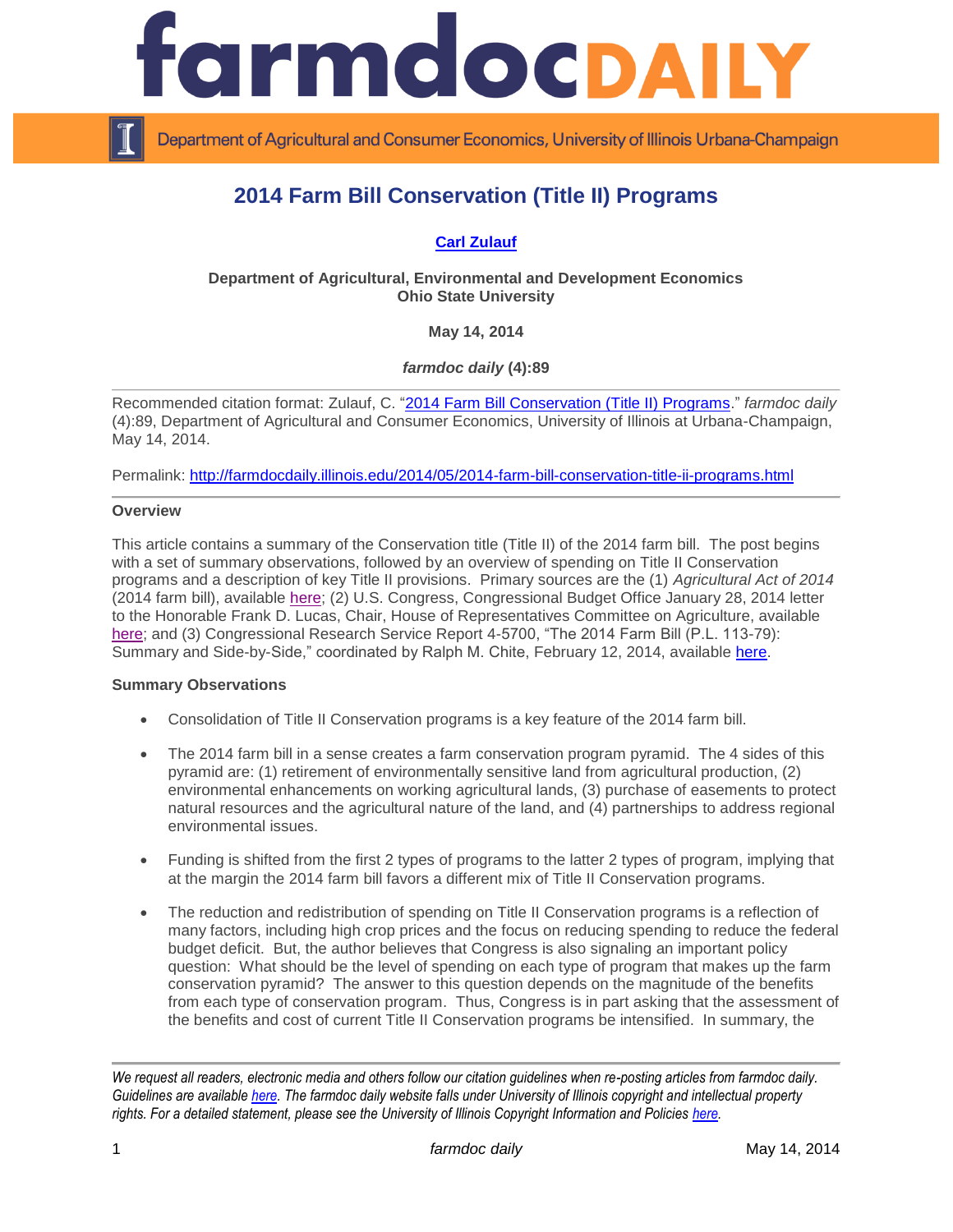author believes the benefit-cost question by type of farm conservation program could become the focus for the 2018 farm bill debate over Title II Conservation provisions.

- The increased emphasis on the purchase of easements and regional partnerships continues a recent farm bill trend of Congress favoring working land conservation over land retirement. Thus, another topic that could become a focus for the 2018 farm bill debate over Title II Conservation provision is the evolving view of interrelated farming and conservation.
- The maximum allowable acres in the Conservation Reserve Program (CRP) is reduced, reflecting in part the net movement of land out of CRP due to the high returns to crop production since 2006. However, CRP's maximum allowable acres remain 24 million. In contrast, during the 1970s price run up, almost no acres were removed from production as a fence row-to-fence row planting mentality dominated. The continued size of CRP during a period of high crop prices represents a profound change in the U.S. farm policy culture. In short, CRP's objective has changed from an initial emphasis on supply control to its current focus on conservation.
- In making eligibility for the crop insurance premium dependent on conservation compliance, the 2014 farm bill reflects the emergence of crop insurance as a core farm safety net program while acknowledging that U.S. society expects U.S. agriculture to participate in improving environmental quality in exchange for the provision of subsidies to farmers. Crop insurance cannot be both a core farm safety net program and excluded from the expectation of conservation performance in order to receive farm subsidies.
- The 2014 farm bill provides farmers considerable time to adjust to the insurance conservation compliance requirement. It will be interesting to see if the next farm bill tightens enforcement.

# **Big Picture Overview of Conservation Program Spending**

- Congressional Budget Office estimates spending on Title II Conservation programs will total \$57.6 billion over fiscal years (FY) 2014-2023
- Spending on Title II programs is estimated to be -\$4.0 billion less than an extension of existing programs (so called baseline spending) over FY2014-2023
- In comparison, the 2008 farm bill increased spending on Title II programs by \$4 billion above the 2007 baseline over FY2008-2017
- Spending relative to the 2013 baseline is cut -\$3.3 billion and -\$2.3 billion for the Conservation Reserve (CRP) and Conservation Security Program (CSP), respectively, over FY2014-2023 - in contrast, comparable spending for all other Title II programs is increased +\$1.6 billion
- Relative to the 2013 baseline, spending is reduced -\$0.2 billion for FY2014-2018, implying spending cuts are backloaded into the last 5 fiscal years (FY2019-2023) - the backloading reflects the additive effects of progressively larger reductions in the acres enrolled in CRP and CSP and to frontloading spending increases for other conservation programs in FY2014-2018

#### **Program Repeals and Mergers**

- Repeals these programs: Wetlands Reserve, Grassland Reserve, Comprehensive Conservation Enhancement, Emergency Forestry Conservation Reserve, Farmland Protection, Farm Viability, Agricultural Water Enhancement, Wildlife Habitat Incentive, Great Lakes Basis, Chesapeake Bay Watershed, Cooperative Conservation Partnership Initiative, and Environmental Easement
- Merges the Wetlands Reserve, Farmland Protection, and Farm Viability Programs into the Agricultural Conservation Program
- Merges the Grassland Reserve Program into the Conservation Reserve Program.
- Merges the Wildlife Habitat Incentive Program into the Environmental Quality Incentives Program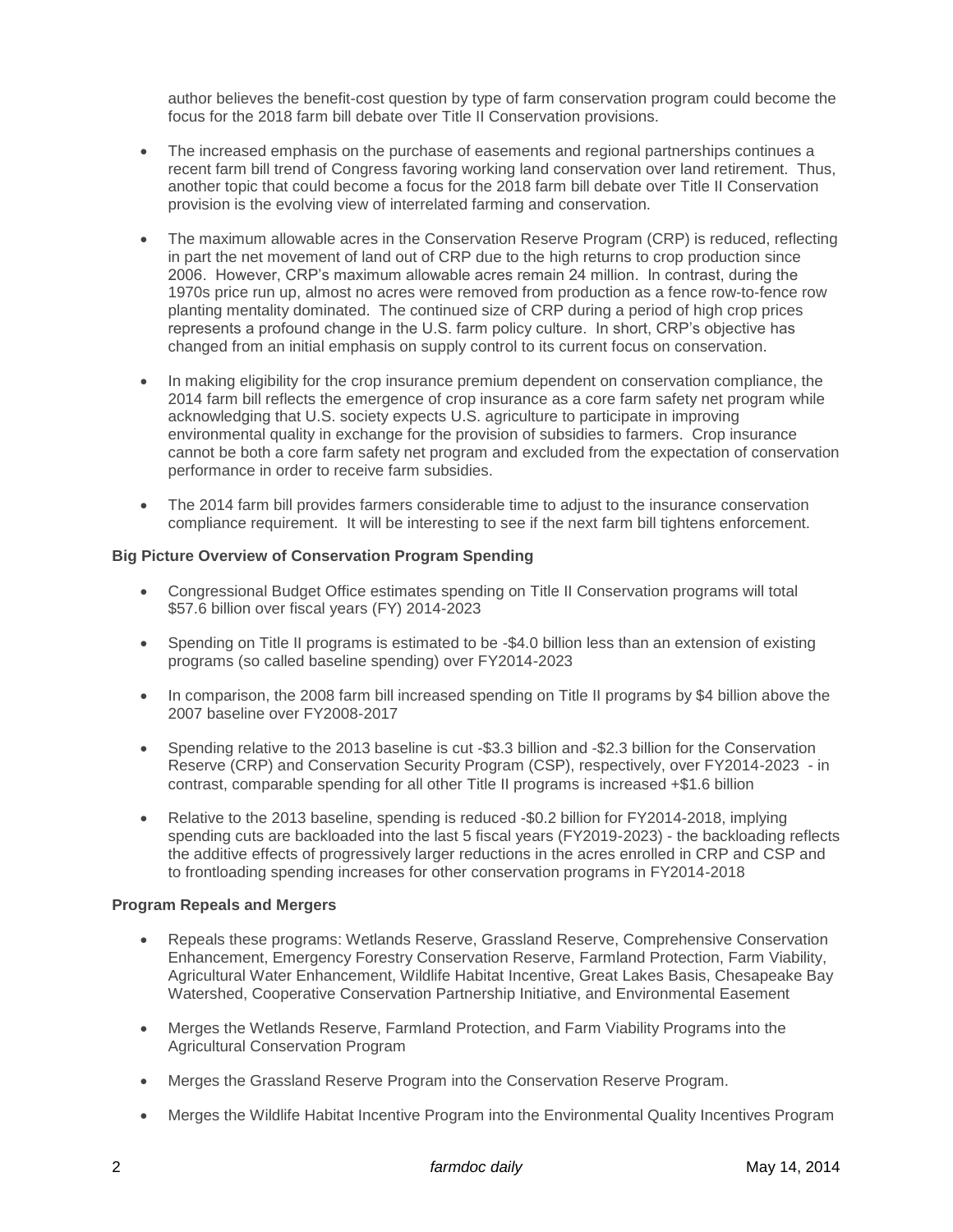- Merges the Chesapeake Bay Watershed, Cooperative Conservation Partnership Initiative, Great Lakes Basin, and Agricultural Water Enhancement Programs into the Regional Conservation Partnership Program
- Provides bridge administration and funding for contracts, agreements, and easements that currently exist under the repealed programs

#### **Conservation Reserve Program (CRP)**

- Reauthorizes CRP through FY2018.
- Adds grasslands (including improved rangeland and pastureland) to the list of eligible land provided grazing is the dominant use; the area is historically dominated by grasslands; and the land could provide habitat for animal and plant populations of significant ecological value
- Reduces the maximum acres allowed in CRP from the current 32 million to 27.5 million (FY2014); 26 million (FY2015); 25 million (FY2016); and 24 million (FY2017-FY2018)
- Caps grassland enrollment at 2 million acres during FY2014 through FY2018 gives expiring CRP acres priority for enrollment as grassland contracts
- Permits specified activities under stated conditions, including, but not limited to: (1) emergency harvesting and grazing with no reduction in rental rate, (2) grazing by a beginning farmer or rancher with no reduction in rental rate, and (3) certain activities, such as harvesting (including managed harvesting for biomass), grazing, wind turbines, and control of invasive species, with a minimum 25% reduction in rental rate — permitted activities must be consistent with an approved conservation plan and are subject to restrictions for nesting birds that are economically significant, in decline, or conserved by law
- Under specified conditions, various activities are allowed on enrolled grasslands, such as grazing, harvesting, and fire suppression — incentive payments are allowed for tree and shrub thinning activities
- Adds land in the [Conservation Reserve Enhancement Program \(CREP\)](https://www.fsa.usda.gov/FSA/webapp?area=home&subject=copr&topic=cep) to the list of land ineligible for early termination
- Reauthorizes the **Farmable Wetland Program** within CRP through FY2018 maximum acres in the program is reduced from 1 million to 0.75 million

#### **Conservation Stewardship Program (CSP)**

- Reauthorizes CSP through FY2018
- Identifies eligible land as private or tribal land used to produce agricultural commodities, livestock, or forest-related products
- Requires that renewal of a CSP contract must (1) meet the threshold for 2 additional priority resource concerns or (2) exceed the threshold for 2 existing priority resource concerns
- Reduces the acre enrollment goal for CSP from 12.769 to10 million acres per fiscal year
- Allows additional payment to producers in CSP if they adopt or improve a resource-conserving crop rotation

#### **Environmental Quality Incentives Program (EQIP)**

- Reauthorizes EQIP through FY2018
- Adds to EQIP's purpose wildlife habitat improvement and development practices lists various wildlife habitat improvement areas, including pivot corners and other irregular areas of a field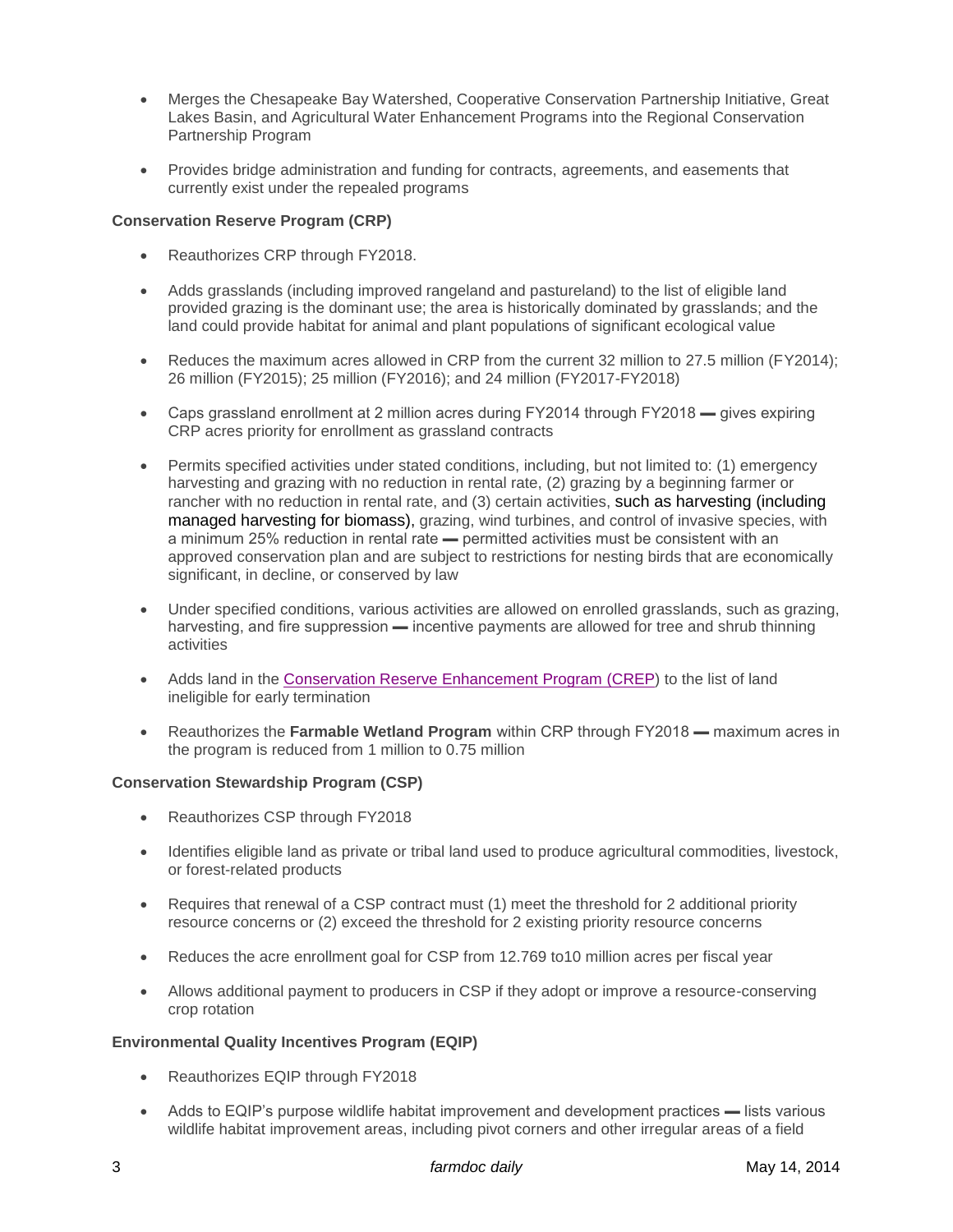- Removes the 1 year minimum contract length
- Continues the requirement that 60% of EQIP payments be for livestock production
- Specifies that a minimum of 5% of EQIP funds must go to payments for wildlife habitat
- Adds veteran farmers and ranchers to the list of producers eligible for EQIP cost-share up to 90% and advanced payments
- Limits EQIP payments to an individual entity to an aggregate of \$450,000 over FY2014-FY2018
- Authorizes mandatory EQIP funding of \$1.35 billion (FY2014); \$1.6 billion (FY2015); \$1.65 billion (FY2016-FY2017); and \$1.75 billion (FY2018)

# **Agricultural Conservation Easement Program (ACEP)**

- Establishes ACEP as the combined purposes of the current Wetlands Reserve, Farmland Protection, and Grassland Reserve Programs
- Defines agricultural land easement as an easement or other interest in eligible land conveyed for the purpose of protecting natural resources and the agricultural nature of the land
- Allows a landowner to continue agricultural production and related uses subject to the easement plan
- Prioritizes wetland reserve easements based on the value of such easements for protecting and enhancing habitat for migratory birds and other wildlife
- Authorizes mandatory ACEP funding of \$400 million (FY2014); \$425 million (FY2015); \$450 million (FY2016); \$500 million (FY2017); and \$250 million (FY2018)

#### **Regional Conservation Partnership Program (RCPP)**

- Combines and streamlines the functions of the Cooperative Conservation Partnership Initiative and Agricultural Water Enhancement, Chesapeake Bay Watershed, and Great Lakes Basin **Programs**
- Establishes RCPP to be a tool for local, regional or watershed areas to innovatively address conservation issues, such as water quality, water quantity and reducing or preventing regulatory liabilities; by creating partnerships among government entities, agricultural groups, conservation groups, and institutes of higher education and by leveraging public and private funds
- Eligible partners include state or local governments, American Indian tribes, agriculture or forestry producer associations, farmer cooperatives or other groups of producers, institutes of higher education, municipal water or waste treatment entity, water and irrigation districts, and conservation-focused nongovernmental organizations
- Activities include (1) partnership agreements with eligible partners and (2) contracts for technical and financial assistance to producers participating in projects with eligible partners, or producers within a project area or critical conservation area not working through an eligible partner
- Competitive partnership agreements cannot exceed 5 years with a possible 1 year extension
- Authorizes mandatory RCPP funding of \$110 million annually for FY2014-FY2018 and allows for 7% of funding from CSP, ACEP, and EQIP
- Allows the Secretary of Agriculture to target funding to areas where it is most needed

**Other Conservation Programs** include Conservation of Private Grazing Land, Grassroots Source Water Protection, Voluntary Public Access and Habitat Incentive, Agriculture Conservation Experienced